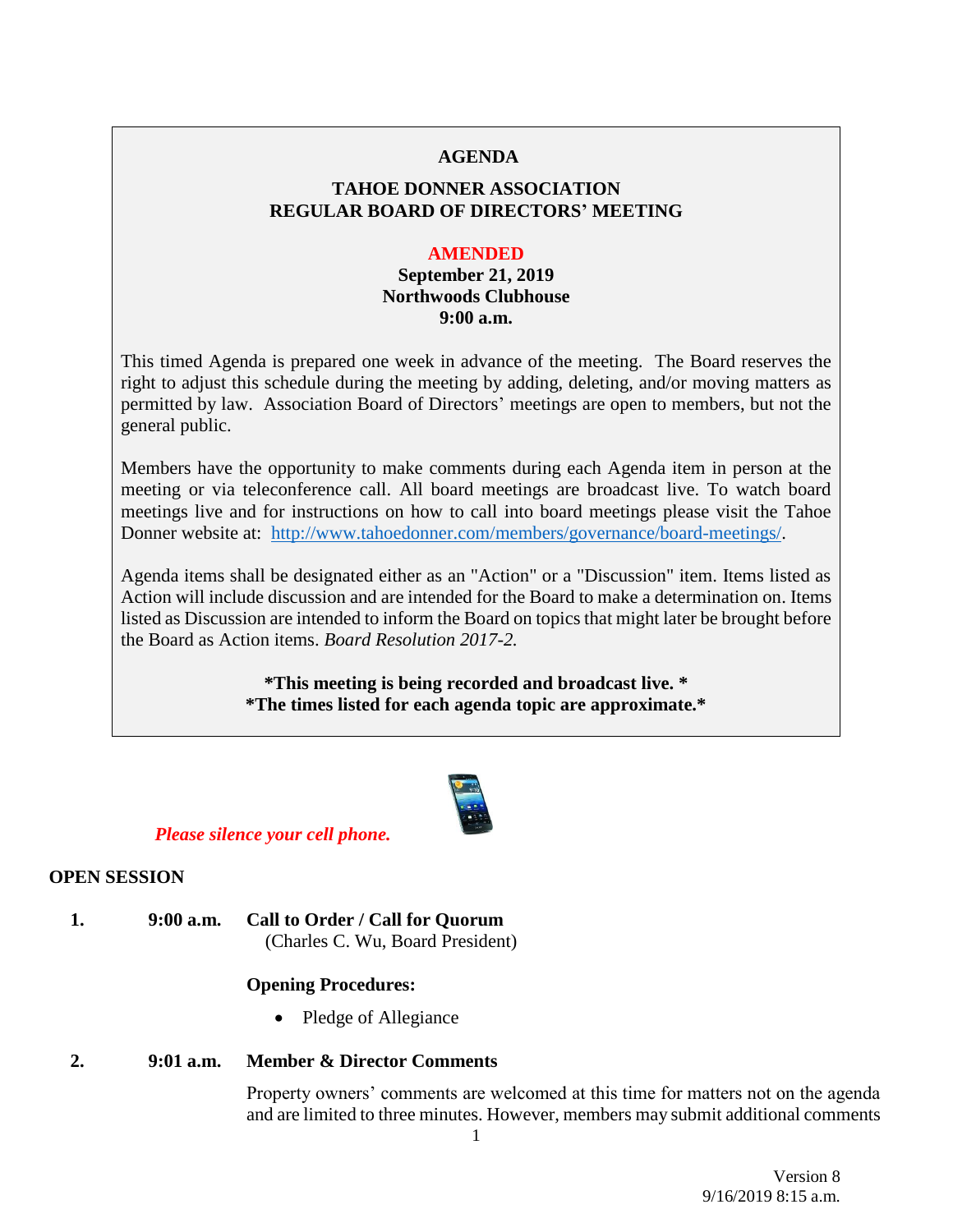by email to the Board at **board@tahoedonner.com**. The Board president will recognize members to comment on agenda items as they occur. Members will have the option of making comments during the meeting in person, or via teleconference call. Members are requested to identify themselves and to include Unit and Lot Number or Tahoe Donner address. Directors and Staff are limited by law to brief responses and clarifying questions to matters not on the agenda. Directors may request Staff to report back to the Board concerning such matters and place the matter on a future Board agenda.

Board meetings are defined by the Davis-Stirling Act as a gathering of a majority of directors at the same time and place to "hear, discuss, or deliberate upon any item of business that is within the authority of the Board." (Civ. Code §4090.) A Board meeting is a meeting of the corporation's Board of Directors' to conduct business of the corporation.

#### **3. 9:05 a.m. Action: Consent Calendar**

All items listed under the Consent Calendar are considered to be routine and will be approved by one motion. There will be no separate discussion of these items unless a member of the Board requests a specific item to be removed from the Consent Calendar for separate action. Any item so removed will be taken up following the motion to approve the remainder of the Consent Calendar.

- August 23, 2019 Meeting Minutes
- August 24, 2019 Meeting Minutes
- August 30, 2019 Meeting Minutes
- September 12, 2019 Meeting Minutes
- September 20, 2019 Meeting Minutes
- Executive Session Report
	- o August 23, 2019
	- o August 24, 2019
	- o August 30, 2019
	- o September 12, 2019
	- o September 20, 2019
- 5501 July Report
- Tahoe Donner Line Dance Club New Club
- 2019/2020 Worker Compensation Insurance Renewal
- 2019/2020 Property Casualty Insurance Renewal

#### **4. 9:10 a.m. Committee / Task Force Reports**

The Board of Directors will review the Committee / Task Force written minutes and reports as a routine monthly procedure, with no board discussion or action anticipated. Specific request from chairs for board Action or Discussion will be agenized as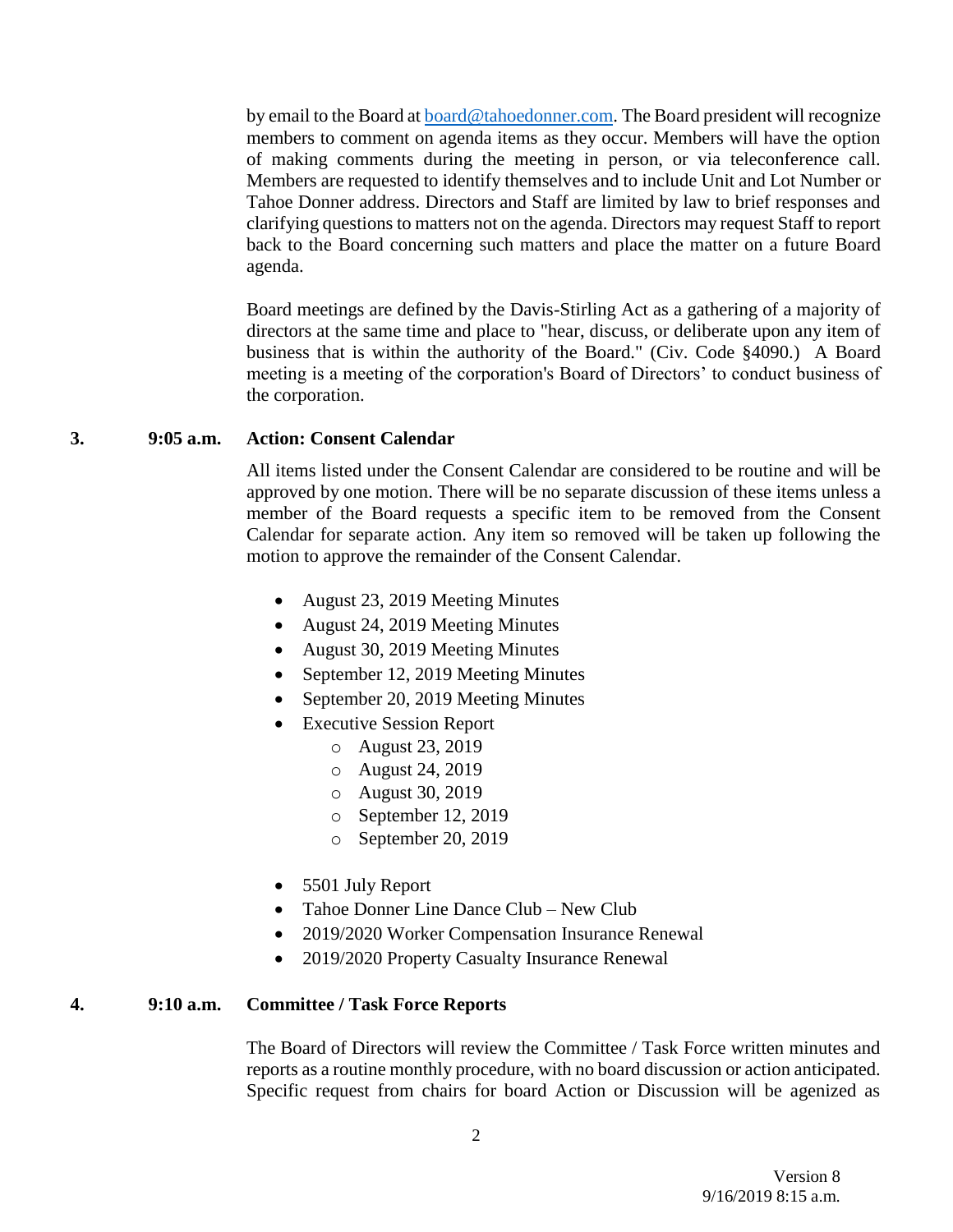separate topics. Routine committee membership adjustments will be placed on the consent calendar.

- Architectural Standards Committee
- Covenants Committee
- Elections Committee
- Finance Committee
- General Plan Committee
- Tahoe Donner Giving Fund Committee

#### **5. 9:15 a.m. Discussion: General Manager Quarterly Update** (Robb Etnyre, General Manager)

The Board of Directors will review the quarterly update provided by the General Manager.

### **6. 9:45 a.m. Action: Golf Course Tee and Fairway Repair and Improvement Project-** (Annie Rosenfeld, Director of Risk Management and Real Property)

The Board of Directors will consider the approval of the Tee and Fairway Repair and Improvement project for permitting and 2020 construction. The board will consider awarding construction contract(s), and/or delegating contract(s) award authority to the General Manager related to the 2020 Tee and Fairway Repair and Improvement project. Project will be funded by replacement reserve funds and/or combination of replacement reserve and development funds.

#### **7. 10:00 a.m. Action: Surveys**

(Lindsay Hogan, Director of Marketing)

The Board of Directors will review and consider a draft plan to establish clear lines of authority for review and action, along with requiring a purpose for each survey.

#### **8. 10:30 a.m. Break**

#### **9. 10:40 a.m. Discussion: 2020 Budget Follow Up**

(Michael Salmon, Director of Finance & Accounting)

The Board of Directors will discuss and ask staff follow up questions from the budget workshop meeting on Friday, September 20.

#### **10. 10:55 a.m. Discussion: Vision and Member Focus** (Charles C. Wu, Board President)

The Board of Directors will have a discussion about the vision of Tahoe Donner including topics such as member focus and value based approach.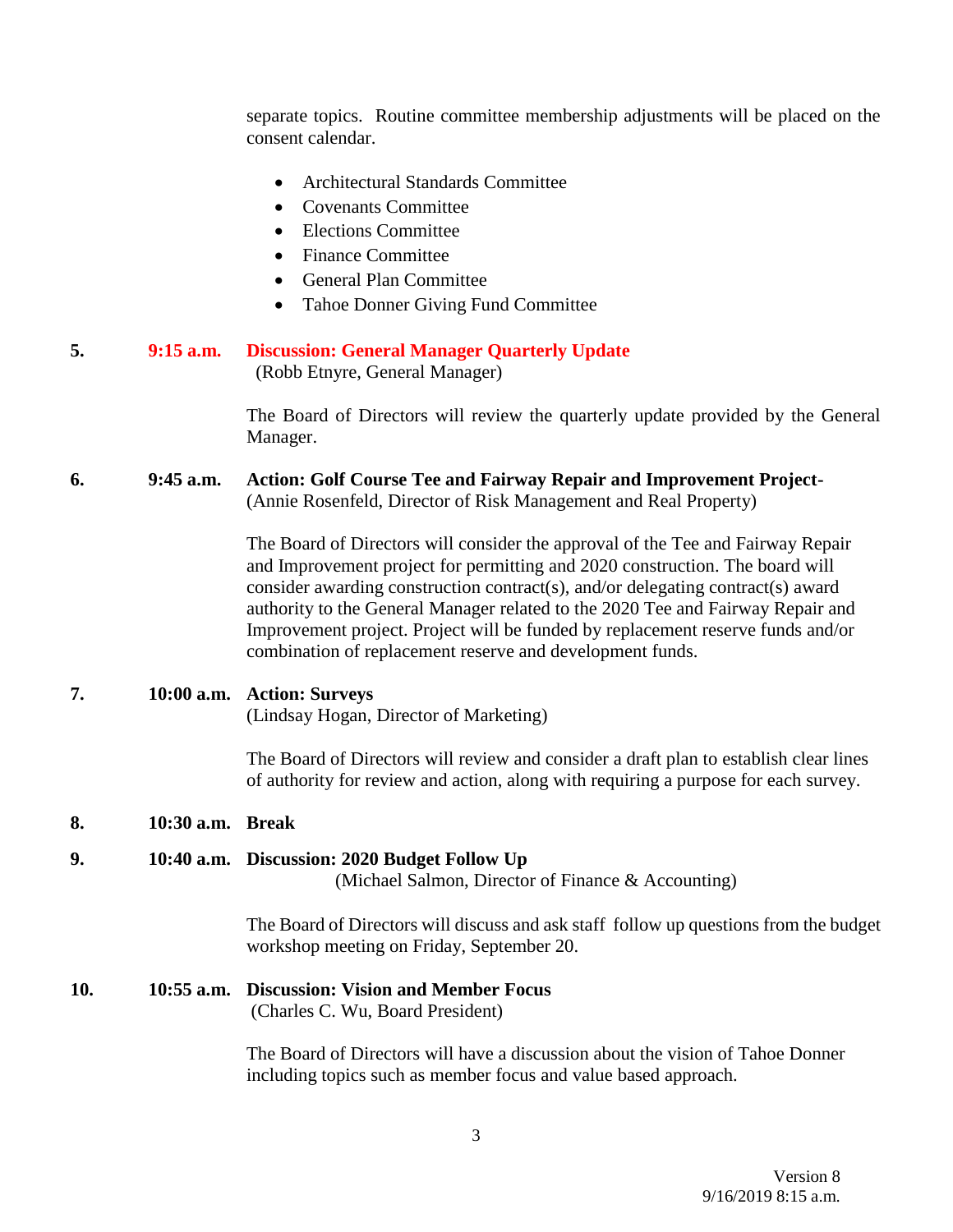## **11. 11:15 a.m. Discussion: Covenants, Enforcements and Fines** (Charles C. Wu, Board President)

The Board of Directors will discuss enforcement and fines.

# **12. 11:45 a.m. Executive Session (closed to members)**

The Board is allowed to meet in "executive session" to discuss certain topics (Civil Code §4935).

The Board of Directors plan to meet in Executive Session to discuss the following:

- Legal Matters
- Personnel Matters
- Contracts
- Member Appeals
- Member Hearing
- Approval of Executive Session Minutes

## **13. 1:15 p.m. Adjournment**

The next regularly scheduled Board of Directors meeting will be on **October 19, 2019** at the Northwoods Clubhouse, Mezzanine Room.

### **Tahoe Donner Committee Meeting Schedule**

<https://www.tahoedonner.com/wp-content/uploads/2019/07/Committee-Meeting-Schedule.pdf>

- Architectural Standards Committee
	- o Next Meeting October 16, 2019 9:00 a.m.
- Covenants Committee
	- o Next Meeting October 10, 2019 at 3:00 p.m.
- Elections Committee
	- o Next Meeting TBD
- Finance Committee
	- o Next Meeting October 10, 2019 at 3:00 p.m.
- General Plan Committee
	- o Next Meeting October 7, 2019 at 2:30 p.m.
- Tahoe Donner Giving Fund Committee
	- o Next Meeting October 21, 2019 at 3:00 p.m.

### **\*All committee meetings are held at the Northwoods Clubhouse. \***

As provided for in Civil Code §4920 – Notice of Board Meetings This agenda was posted at least four days prior to the meeting.